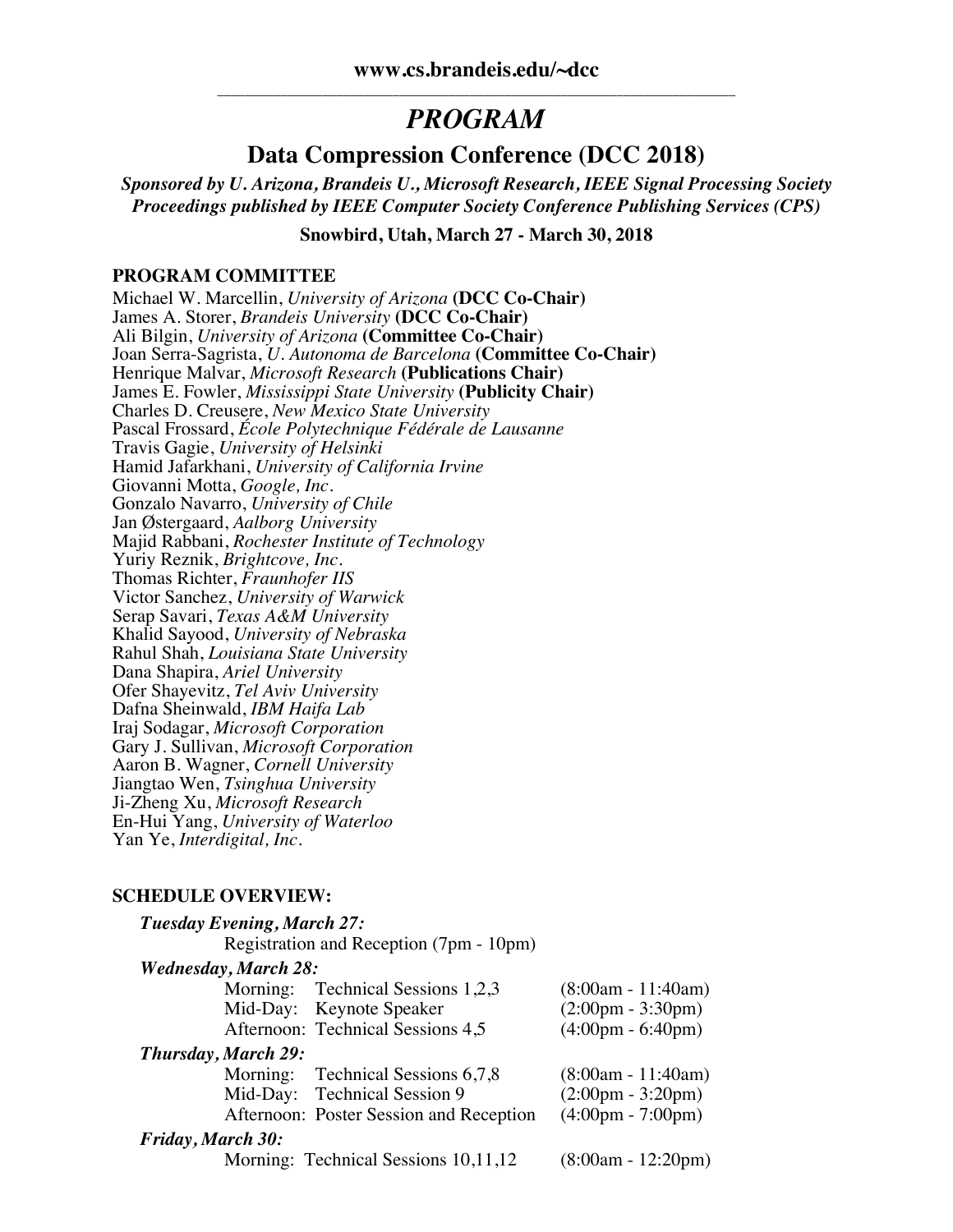#### **TUESDAY EVENING**

Registration / Reception, 7:00-10:00pm (Golden Cliff Room)

#### **WEDNESDAY MORNING**

| <b>SESSION 1, The Emerging AV1 Video Codec, Part 1</b>                                                                                                                                                                                             |
|----------------------------------------------------------------------------------------------------------------------------------------------------------------------------------------------------------------------------------------------------|
|                                                                                                                                                                                                                                                    |
| Andrey Norkin <sup>1</sup> and Neil Birkbeck <sup>2</sup>                                                                                                                                                                                          |
| <sup>1</sup> Netflix, $^{2}Google$                                                                                                                                                                                                                 |
| 8:20am: Co-located Reference Frame Interpolation                                                                                                                                                                                                   |
| Bohan Li <sup>1</sup> , Jingning Han <sup>2</sup> , and Yaowu Xu <sup>2</sup>                                                                                                                                                                      |
| <sup>1</sup> University of California, Santa Barbara, <sup>2</sup> Google Inc.                                                                                                                                                                     |
| 8:40am: Adaptive Interpolated Motion-Compensated Prediction<br>.23                                                                                                                                                                                 |
| Wei-Ting Lin, Tejaswi Nanjundaswamy, and Kenneth Rose                                                                                                                                                                                              |
| University of California, Santa Barbara                                                                                                                                                                                                            |
| <b>Break: 9:00am - 9:20am</b>                                                                                                                                                                                                                      |
| <b>SESSION 2, Computation Over Compressed Data, Part 1</b>                                                                                                                                                                                         |
|                                                                                                                                                                                                                                                    |
| Sebastian Maneth <sup>1</sup> and Fabian Peternek <sup>2</sup>                                                                                                                                                                                     |
| <sup>1</sup> Universität Bremen, <sup>2</sup> University of Edinburgh                                                                                                                                                                              |
| <b>9:40am:</b> A Grammar Compression Algorithm Based on Induced Suffix Sorting 42                                                                                                                                                                  |
| Daniel Saad Nogueira Nunes <sup>1,2</sup> , Felipe Louza <sup>3</sup> , Simon Gog <sup>4</sup> , Mauricio Ayala-Rincón <sup>2</sup> ,<br>and Gonzalo Navarro <sup>5</sup>                                                                          |
| <sup>1</sup> Federal Institute of Education, Science and Technology of Brasília,<br><sup>2</sup> University of Brasília, <sup>3</sup> University of São Paulo, <sup>4</sup> Karlsruhe Institute of Technology,<br><sup>5</sup> University of Chile |
|                                                                                                                                                                                                                                                    |
| Marco Genuzio and Sebastiano Vigna                                                                                                                                                                                                                 |
| Università degli Studi di Milano                                                                                                                                                                                                                   |
| <b>Break:</b> 10:20am - 10:40am                                                                                                                                                                                                                    |
| <b>SESSION 3</b>                                                                                                                                                                                                                                   |
| <b>10:40am:</b> Online Decomposition of Compressive Streaming Data                                                                                                                                                                                 |
| Huynh van Luong <sup>1</sup> , Nikos Deligiannis <sup>2</sup> , Soren Forchhammer <sup>3</sup> , and Andre Kaup <sup>1</sup>                                                                                                                       |
| <sup>1</sup> University of Erlangen-Nuremberg, <sup>2</sup> Vrije Universiteit Brussel,<br><sup>3</sup> Technical University of Denmark                                                                                                            |
|                                                                                                                                                                                                                                                    |
| José Carmelo Maturana-Espinosa <sup>1</sup> , Vicente González-Ruiz <sup>1</sup> , Juan Pablo García-Ortiz <sup>1</sup> ,<br>and Daniel Müller <sup>2</sup>                                                                                        |
| <sup>1</sup> University of Almería, <sup>2</sup> European Space Agency                                                                                                                                                                             |
|                                                                                                                                                                                                                                                    |
| Han Huang and Shawmin Lei                                                                                                                                                                                                                          |
| MediaTek Inc.                                                                                                                                                                                                                                      |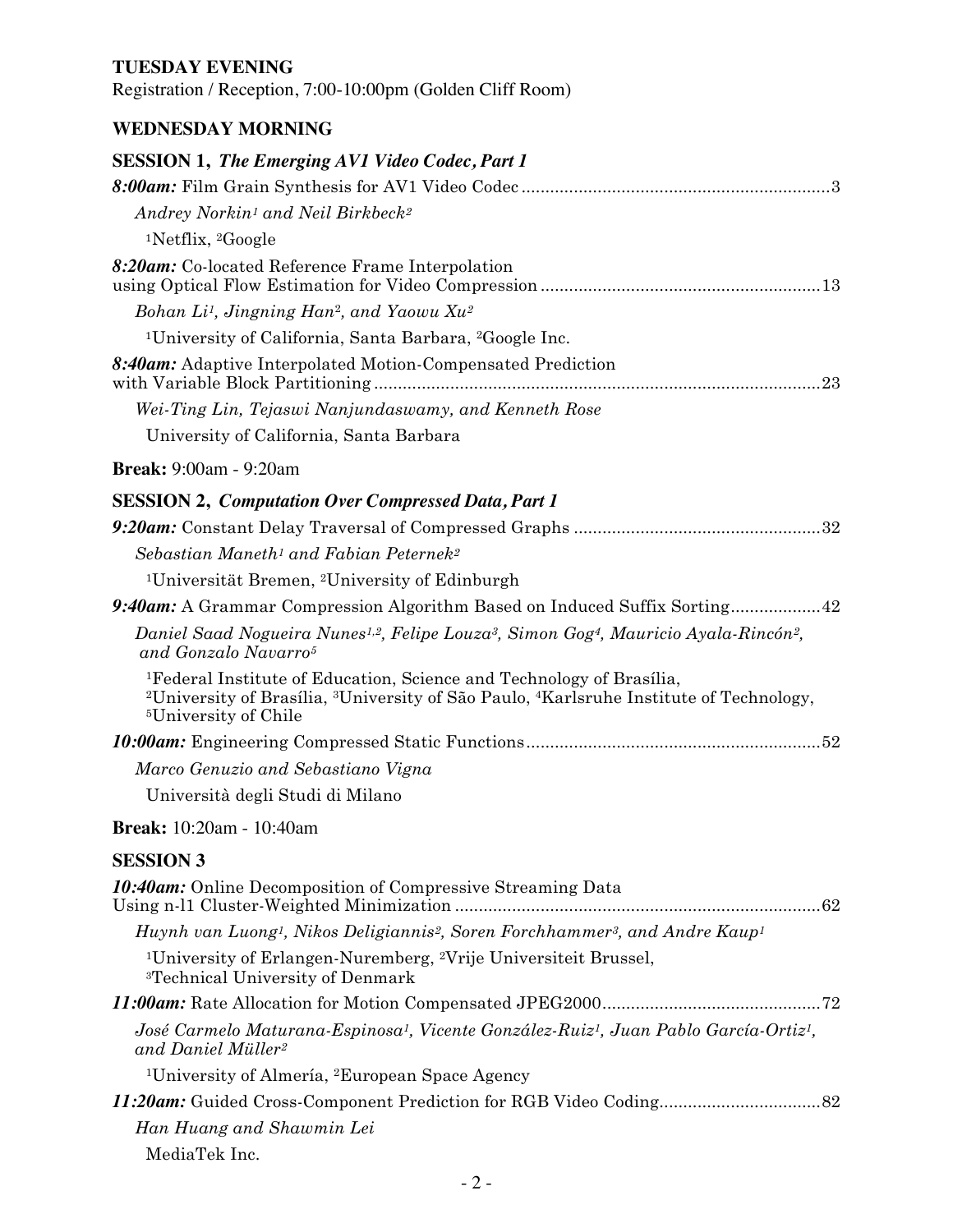#### **WEDNESDAY MID-DAY**

*Keynote Speaker* 2:00pm - 3:30pm

## **Inpainting-Based Compression of Visual Data**

Joachim Weickert

*Professor, Saarland University, Saarbruecken, Germany*

Inpainting-based codecs for lossy image compression store only a small, carefully optimized subset of the pixels. In the decoding step, the discarded information is filled in with a suitable inpainting mechanism. This can be achieved with partial differential equations (PDE-based inpainting) or by copying information from patches in other image regions (exemplar-based inpainting).

A successful realization of inpainting-based codecs may offer interesting advantages over transform-based codecs: The stored pixel information is more intuitive, and it is closer to the mechanisms of human perception, if these pixels correspond to semantically relevant features.

However, to turn this temptingly simple idea into viable codecs with favorable performance, several difficult and interrelated questions must be answered first, in particular:

- What are the most useful inpainting processes?
- Which data should be kept?
- How can the selected data be encoded efficiently?
- How fast are the numerical algorithms?

This talk gives an overview of the main achievements in this emerging field, sketches practically relevant adaptations, and discusses open challenges.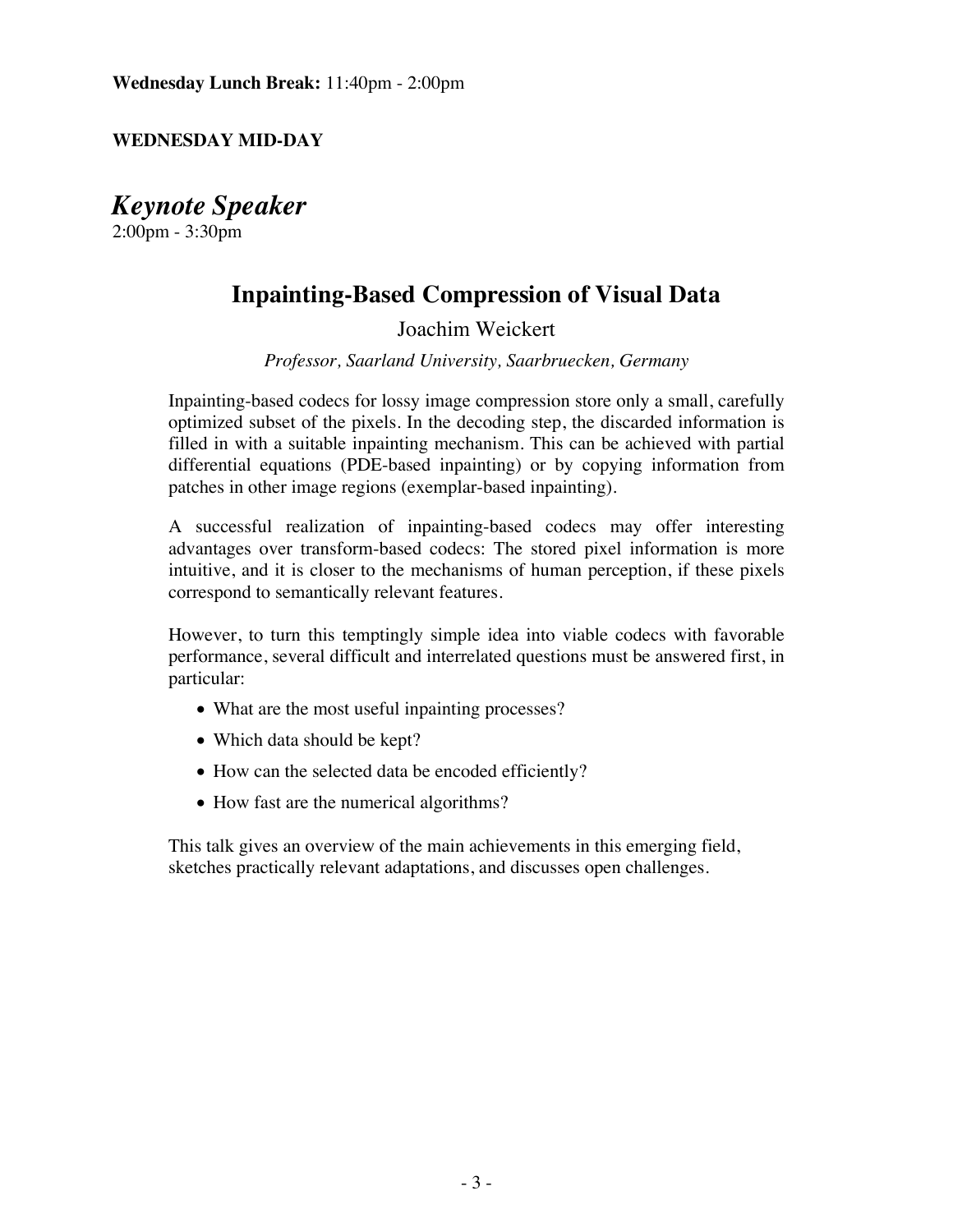### **WEDNESDAY AFTERNOON**

### **SESSION 4**

| Thomas Richter <sup>1</sup> , Joachim Keinert <sup>1</sup> , Antonin Descampe <sup>2</sup> , and Gael Rouvroy <sup>2</sup>                                            |
|-----------------------------------------------------------------------------------------------------------------------------------------------------------------------|
| <sup>1</sup> Fraunhofer IIS, <sup>2</sup> intoPIX                                                                                                                     |
| 4:20pm: Compressed Image Restoration via External-Image Assisted                                                                                                      |
| Qiang Song <sup>1</sup> , Ruiqin Xiong <sup>1</sup> , Xiaopeng Fan <sup>2</sup> , Xianming Liu <sup>2</sup> , Tiejun Huang <sup>1</sup> ,<br>and Wen Gao <sup>1</sup> |
| <sup>1</sup> Peking University, <sup>2</sup> Harbin Institute of Technology                                                                                           |
| 4:40pm: Convex Optimization Based Bit Allocation for Light Field Compression                                                                                          |
| Bichuan Guo <sup>1</sup> , Yuxing Han <sup>2</sup> , and Jiangtao Wen <sup>1</sup>                                                                                    |
| <sup>1</sup> Tsinghua University, <sup>2</sup> South China Agricultural University                                                                                    |
|                                                                                                                                                                       |
| Zhichao Bi, Siwei Dong, Yonghong Tian, and Tiejun Huang                                                                                                               |
| Peking University                                                                                                                                                     |
|                                                                                                                                                                       |

**Break:** 5:20pm - 5:40pm

#### **SESSION 5**

| <b>5:40pm:</b> A Group Variational Transformation Neural Network                                                                                  |
|---------------------------------------------------------------------------------------------------------------------------------------------------|
| Sifeng Xia, Wenhan Yang, Yueyu Hu, Siwei Ma, and Jiaying Liu                                                                                      |
| Peking University                                                                                                                                 |
|                                                                                                                                                   |
| Aaditya Prakash, Nick Moran, Solomon Garber, Antonella DiLillo,<br>and James Storer                                                               |
| <b>Brandeis University</b>                                                                                                                        |
| 6:20pm: Joint Source-Channel Coding with Neural Networks for Analog Data Compression                                                              |
| Ryan Zarcone <sup>1</sup> , Dylan Paiton <sup>1</sup> , Alex Anderson <sup>1</sup> , Jesse Engel <sup>2</sup> , and H.S. Philip Wong <sup>2</sup> |
| <sup>1</sup> University of California, Berkeley, <sup>2</sup> Stanford University                                                                 |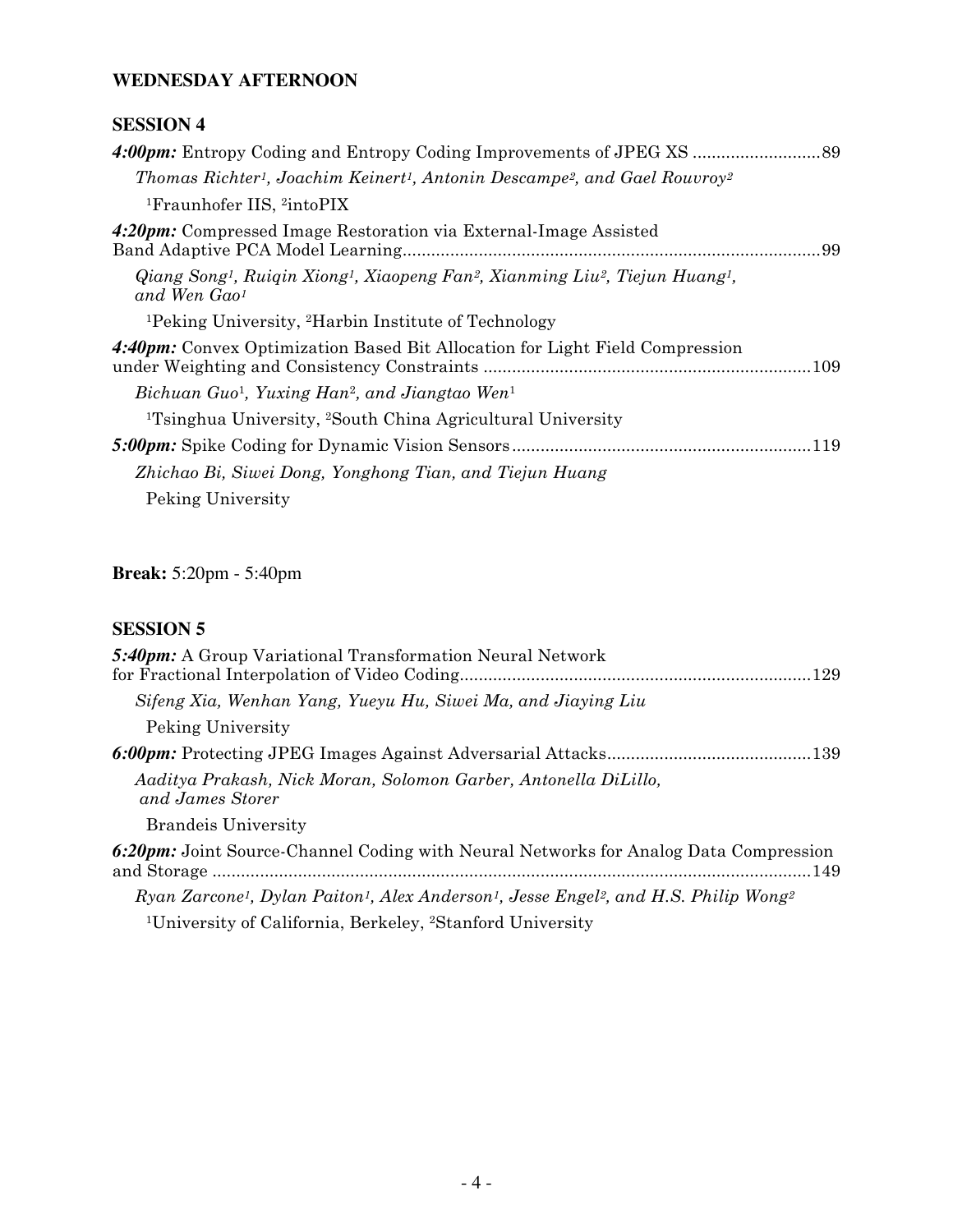### **THURSDAY MORNING**

#### **SESSION 6**

| 8:00am: Graph-Based Transforms Based on Prediction Inaccuracy Modeling                                                                                           |
|------------------------------------------------------------------------------------------------------------------------------------------------------------------|
| Debaleena Roy and Victor Sanchez                                                                                                                                 |
| <sup>1</sup> University of Warwick                                                                                                                               |
| 8:20am: Lossy Compression of Quality Scores in Differential Gene Expression:                                                                                     |
| Ana A. Hernandez-Lopez <sup>1</sup> , Jan Voges <sup>2</sup> , Claudio Alberti <sup>1</sup> , Marco Mattavelli <sup>1</sup> ,<br>and Jörn Ostermann <sup>2</sup> |
| <sup>1</sup> Ecole Polytechnique Fédérale de Lausanne, <sup>2</sup> Leibniz Universität Hannover - Institut<br>für Informationsverarbeitung                      |
|                                                                                                                                                                  |
| Dinithi Sumanaweera, Lloyd Allison, and Arun Konagurthu                                                                                                          |
| Monash University                                                                                                                                                |
| <b>Break:</b> 9:00am - 9:20am                                                                                                                                    |
| <b>SESSION 7</b>                                                                                                                                                 |
| 9:20am: A New HEVC In-loop Filter Based on Multi-channel Long-Short-Term                                                                                         |

| Xiandong Meng <sup>1</sup> , Chen Chen <sup>1</sup> , Shuyuan Zhu <sup>2</sup> , and Bing Zeng <sup>1</sup>                               |  |
|-------------------------------------------------------------------------------------------------------------------------------------------|--|
| <sup>1</sup> The Hong Kong University of Science and Technology, <sup>2</sup> University of Electronic<br>Science and Technology of China |  |
| 9:40am: The Multi-Scale Deep Decoder for the Standard HEVC Bitstreams199                                                                  |  |
| Tingting Wang, Wenhui Xiao, Mingjin Chen, and Hongyang Chao                                                                               |  |
| Sun Yat-sen University                                                                                                                    |  |
| <b>10:00am:</b> Fast H.264/AVC to HEVC Transcoding Based on Compressed Domain                                                             |  |
| Yihao Zhang, Juan Zha, and Hongyang Chao                                                                                                  |  |
| Sun Yat-sen University                                                                                                                    |  |

**Break:** 10:20am - 10:40am

#### **SESSION 8,** *Computation Over Compressed Data, Part 2*

| Hongwei Huo <sup>1</sup> , Xiaoyang Chen <sup>1</sup> , Yuhao Zhao <sup>1</sup> , Xiaojin Zhu <sup>1</sup> , and Jeffrey Scott Vitter <sup>3</sup>                   |  |
|----------------------------------------------------------------------------------------------------------------------------------------------------------------------|--|
| <sup>1</sup> Xidian University, <sup>2</sup> The University of Mississippi                                                                                           |  |
|                                                                                                                                                                      |  |
| Nieves R. Brisaboa <sup>1</sup> , Travis Gagie <sup>2</sup> , Adrián Gómez-Brandón <sup>1</sup> , and Gonzalo Navarro <sup>3</sup>                                   |  |
| <sup>1</sup> Universidade da Coruña, <sup>2</sup> Diego Portales University, <sup>3</sup> University of Chile                                                        |  |
|                                                                                                                                                                      |  |
| Nieves R. Brisaboa <sup>1</sup> , Guillermo de Bernardo <sup>1</sup> , Gonzalo Navarro <sup>2</sup> , Tirso V. Rodeiro <sup>1</sup> ,<br>and Diego Seco <sup>3</sup> |  |
| <sup>1</sup> Universidade da Coruña, <sup>2</sup> University of Chile, <sup>3</sup> University of Concepción                                                         |  |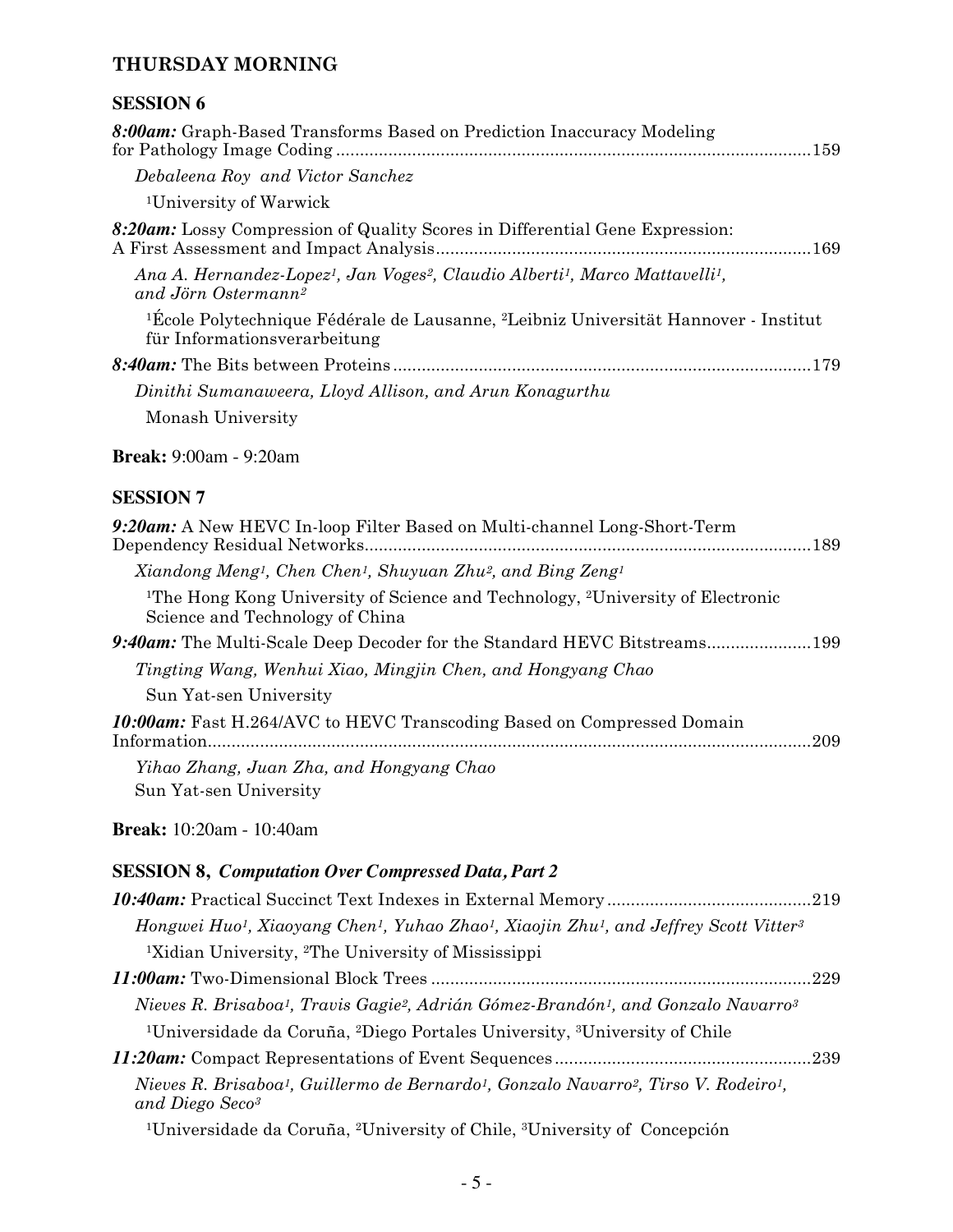#### **THURSDAY MID-DAY**

#### **SESSION 9**

| Christopher Mattern                                                             |  |
|---------------------------------------------------------------------------------|--|
| DeepMind                                                                        |  |
| 2:20pm: Fixed-Rate Zero-Delay Source Coding for Stationary Vector-Valued        |  |
| Photios A. Stavrou <sup>1</sup> and Jan Østergaard <sup>2</sup>                 |  |
| <sup>1</sup> KTH Royal Institute of Technology, <sup>2</sup> Aalborg University |  |
|                                                                                 |  |
| Badri Vellambi, Owen Cameron, and Marcus Hutter                                 |  |
| <b>Australian National University</b>                                           |  |
|                                                                                 |  |
| Minh Thanh Vu, Tobias J. Oechtering, and Mikael Skoglund                        |  |
| KTH Royal Institute of Technology                                               |  |

## **POSTER SESSION AND RECEPTION**

4:00pm - 7:00pm In the Golden Cliff Room

A full listing of participants is at the end this program.

For this year, the poster session will include a group to address the theme of a *next-generation international video coding standard*:

Unequal Weight Planar Prediction and Weighted Angular Prediction *Krit Panusopone*

Simplified Depth Intra Coding Based on Texture Feature and Spatial Correlation in 3D-HEVC

*Li Song*

- Hybrid Cubemap Projection Format for 360-degree Video Coding *Fanyi Duanmu, Yuwen He, Xiaoyu Xiu, Philippe Hanhart*
- Locally Refined Motion Compensation for Future Video Coding *Zhao Wang, Shiqi Wang, Xinfeng Zhang, Shanshe Wang, Siwei Ma*
- Low-Complexity Spatial Scalability Scheme using HEVC for 4K and VR Videos *Glenn Herrou, Wassim Hamidouche, Luce Morin*
- The Multi-Scale Deep Decoder for the Standard HEVC Bitstreams *Tingting Wang, Xiao Wenhui, Mingjin Chen*

Descriptions of these works and information on author affiliations appear in the posters session portion of the DCC 2018 proceedings, and in the case of the sixth work, in the technical sessions portion of the proceedings.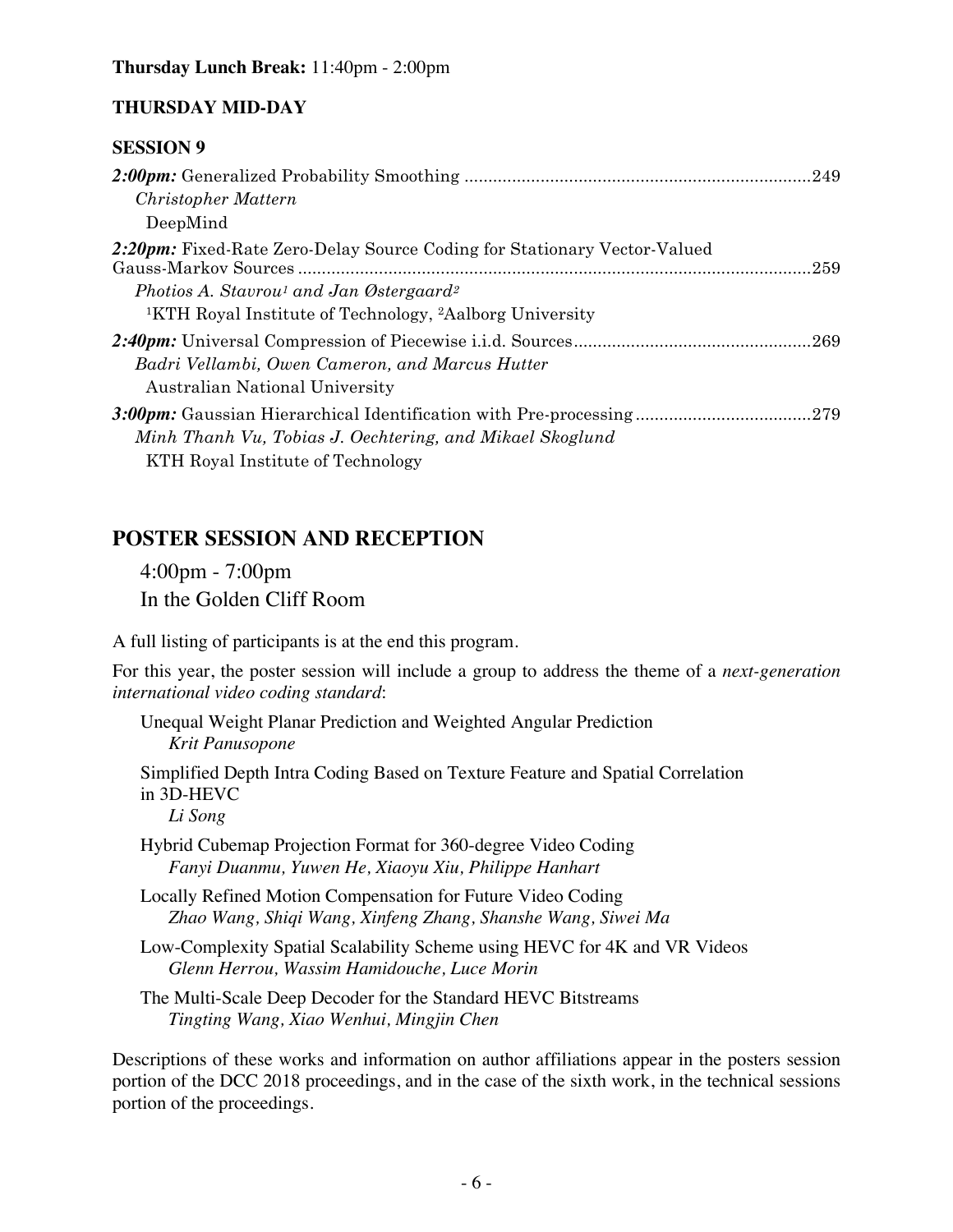#### **FRIDAY MORNING**

### **SESSION 10,** *Computation Over Compressed Data, Part 3*

| 8:00am: A Dynamic Compressed Self-Index for Highly Repetitive Text Collections 289                                                                                                                                                                                                    |  |
|---------------------------------------------------------------------------------------------------------------------------------------------------------------------------------------------------------------------------------------------------------------------------------------|--|
| Takaaki Nishimoto <sup>1</sup> , Yoshimasa Takabatake <sup>2</sup> , and Yasuo Tabei <sup>1</sup>                                                                                                                                                                                     |  |
| RIKEN Center for Advanced Intelligence Project <sup>1</sup> , Kyushu Institute of Technology <sup>2</sup>                                                                                                                                                                             |  |
|                                                                                                                                                                                                                                                                                       |  |
| Kuang-Yu Chang <sup>1</sup> , Wing-Kai Hon <sup>1</sup> , and Sharma V. Thankachan <sup>2</sup>                                                                                                                                                                                       |  |
| <sup>1</sup> National Tsing Hua University, <sup>2</sup> University of Central Florida                                                                                                                                                                                                |  |
| 8:40am: Exploiting Computation-Friendly Graph Compression Methods                                                                                                                                                                                                                     |  |
|                                                                                                                                                                                                                                                                                       |  |
| Alexandre Francisco <sup>1</sup> , Travis Gagie <sup>2</sup> , Susana Ladra <sup>3</sup> , and Gonzalo Navarro <sup>4</sup><br><sup>1</sup> Universidade de Lisboa, <sup>2</sup> Universidad Diego Portales, <sup>3</sup> Universidade da Coruña,<br><sup>4</sup> University of Chile |  |
|                                                                                                                                                                                                                                                                                       |  |
| Jose Fuentes-Sepulveda <sup>1</sup> , Juha Karkkainen <sup>2</sup> , Dmitry Kosolobov, and Simon Puglisi <sup>3</sup>                                                                                                                                                                 |  |
| <sup>1</sup> University of Chile, <sup>2</sup> University of Helsinki                                                                                                                                                                                                                 |  |
|                                                                                                                                                                                                                                                                                       |  |

## **Break:** 9:20am - 9:40am

#### **SESSION 11**

| <b>9:40am:</b> Improving Marlin's Compression Ratio with Partially Overlapping Codewords327                                             |  |
|-----------------------------------------------------------------------------------------------------------------------------------------|--|
| Manuel Martinez <sup>1</sup> , Kai Sandfort <sup>1</sup> , Danny Dubé <sup>2</sup> , and Joan Serra-Sagristà <sup>3</sup>               |  |
| <sup>1</sup> Karlsruhe Institute of Technology, <sup>2</sup> Université Laval, <sup>3</sup> Universitat Autònoma de<br><b>Barcelona</b> |  |
| <b>10:00am:</b> SPDP: An Automatically Synthesized Lossless Compression Algorithm                                                       |  |
| Steven Claggett, Sahar Azimi, and Martin Burtscher                                                                                      |  |
| <b>Texas State University</b>                                                                                                           |  |
| <b>10:20am:</b> Performance Analysis of Hardware-Based Numerical Data Compression                                                       |  |
| Tomohiro Ueno <sup>1</sup> , Kentaro Sano <sup>1,2</sup> , and Takashi Furusawa <sup>2</sup> ,                                          |  |
| <sup>1</sup> Riken, <sup>2</sup> Tohoku University                                                                                      |  |

**Break:** 10:40am - 11:00am

## **SESSION 12,** *The Emerging AV1 Video Codec, Part 2*

| <b>11:00am:</b> Intra Block Copy for Screen Content in the Emerging AV1 Video Codec357                                                                                                                |
|-------------------------------------------------------------------------------------------------------------------------------------------------------------------------------------------------------|
| Jiahao Li <sup>1</sup> , Hui Su <sup>2</sup> , Alex Converse <sup>2</sup> , Bin Li <sup>3</sup> , Roger Zhou <sup>4</sup> , Bruce Lin <sup>4</sup> , Jizheng Xu <sup>3</sup> ,                        |
| Yan Lu <sup>3</sup> , and Ruigin Xiong <sup>1</sup>                                                                                                                                                   |
| <sup>1</sup> Peking University, <sup>2</sup> Google Inc., <sup>3</sup> Microsoft Research Asia, <sup>4</sup> Microsoft Corp.                                                                          |
| <b>11:20am:</b> Efficient AV1 Video Coding Using a Multi-layer Framework 367                                                                                                                          |
| Wei-Ting Lin <sup>1</sup> , Zoe Liu <sup>1</sup> , Debargha Mukherjee <sup>1</sup> , Jingning Han <sup>1</sup> , Paul Wilkins <sup>1</sup> ,<br>Yaowu Xu <sup>1</sup> , and Kenneth Rose <sup>2</sup> |
| <sup>1</sup> University of California, Santa Barbara, <sup>2</sup> Google Inc.                                                                                                                        |
|                                                                                                                                                                                                       |
| Luc Trudeau <sup>1</sup> , Nathan Egge <sup>1</sup> , and David Barr <sup>2</sup>                                                                                                                     |
| <sup>1</sup> Mozilla, <sup>2</sup> Xiph.Org Foundation                                                                                                                                                |
| 12:00pm: A Bayesian Approach to Block Structure Inference                                                                                                                                             |
|                                                                                                                                                                                                       |
| Bichuan Guo <sup>1</sup> , Xinyao Chen <sup>1</sup> , Jiawen Gu <sup>1</sup> , Yuxing Han <sup>2</sup> , and Jiangtao Wen <sup>1</sup>                                                                |
| <sup>1</sup> Tsinghua University, <sup>2</sup> South China Agriculture University                                                                                                                     |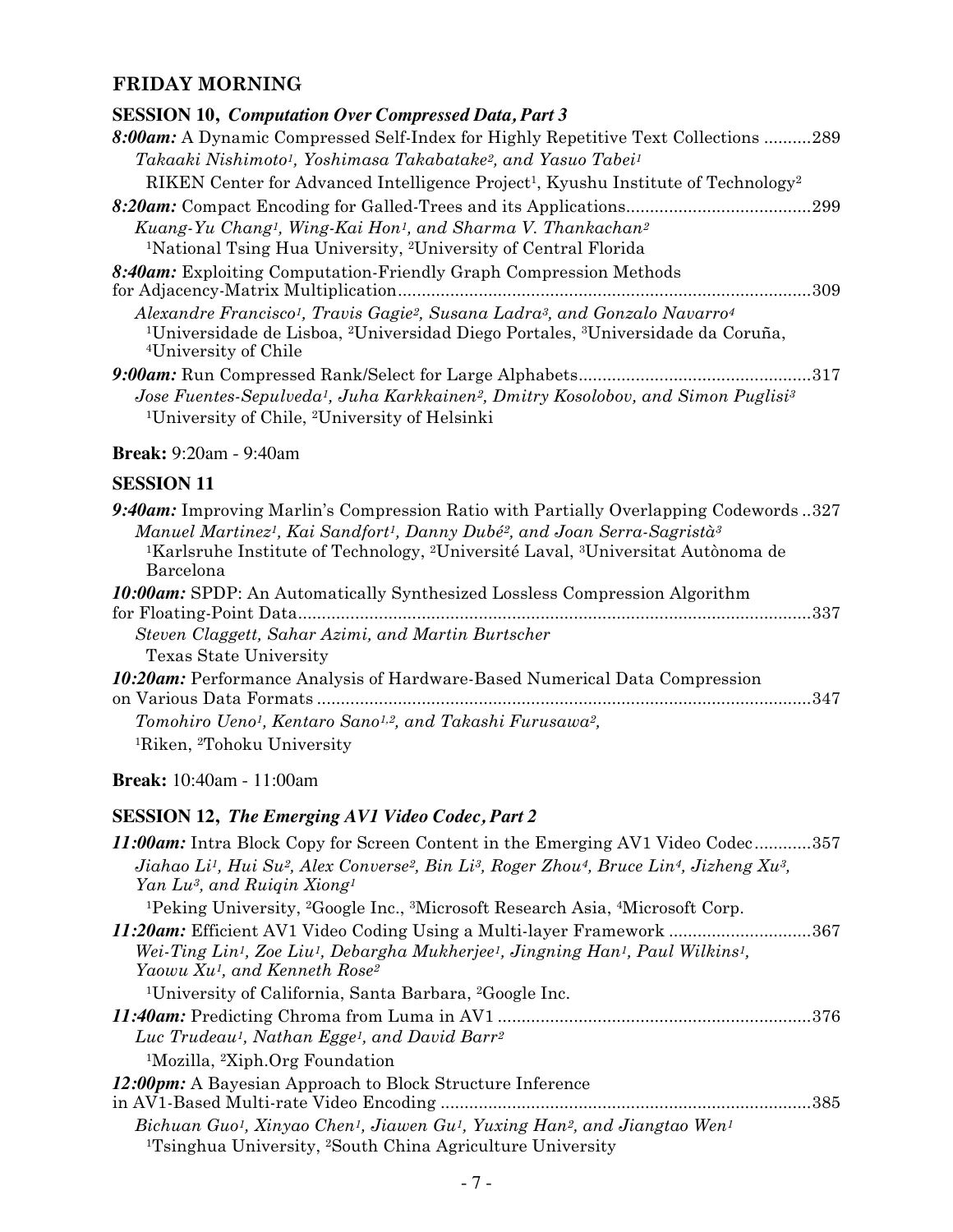# **Poster Session**

(listed alphabetically by first author)

| Lossless Image Compression Using Reversible Integer Wavelet Transforms and                                                                                       |
|------------------------------------------------------------------------------------------------------------------------------------------------------------------|
| Eze Ahanonu, Michael Marcellin, and Ali Bilgin                                                                                                                   |
| University of Arizona                                                                                                                                            |
| Shearlet Transform Based Prediction Scheme for Light Field Compression398                                                                                        |
| Waqas Ahmad <sup>1</sup> , Suren Vagharshakyan², Mårten Sjöström½, Atanas Gotchev²,<br>Robert Bregovic <sup>2</sup> , and Roger Olsson <sup>1</sup>              |
| <sup>1</sup> Mid Sweden University, <sup>2</sup> Tampere University of Technology                                                                                |
| High Efficient Snake Order Pseudo-Sequence Based Light Field Image Compression 399                                                                               |
| Hadi Amirpour, Manuela Pereira, and Antonio Pinheiro                                                                                                             |
| Instituto de Telecomunicacoes and Universidade da Beira Interior                                                                                                 |
| Complexity Reduction for Optimal Entropy-Constrained Quantization 400                                                                                            |
| Yukihiro Bandoh, Seishi Takamura, and Atsushi Shimizu                                                                                                            |
| <b>NTT</b>                                                                                                                                                       |
|                                                                                                                                                                  |
| Gilad Baruch <sup>1</sup> , Shmuel T. Klein <sup>1</sup> and Dana Shapira <sup>2</sup>                                                                           |
| <sup>1</sup> Bar Ilan University, <sup>2</sup> Ariel University                                                                                                  |
| Enhance the HEVC Fast Intra CU Mode Decision Based on Convolutional                                                                                              |
| Liangliang Chang!, Zhenyu Liu!, Libo Wang?, and Xiaobo Li?                                                                                                       |
| <sup>1</sup> Tsinghua University, <sup>2</sup> Alibaba (China) Co., Ltd                                                                                          |
| OCT: A Novel Opportunistic Compression and Transmission Approach for                                                                                             |
| Jie Chen <sup>1</sup> , Dong Wang <sup>1</sup> , Zhu Xiao <sup>1</sup> , and Vincent Havyarimanay <sup>2</sup>                                                   |
| <sup>1</sup> Hunan University, <sup>2</sup> Ecole Normale Superieure                                                                                             |
| Fast and Efficient Compression of Next Generation Sequencing Data405                                                                                             |
| Cornel Constantinescu and Gero Schmidt                                                                                                                           |
| IBM Research Almaden                                                                                                                                             |
|                                                                                                                                                                  |
| Ondřej Cvacho and Jan Holub                                                                                                                                      |
| Czech Technical University in Prague                                                                                                                             |
|                                                                                                                                                                  |
| Fanyi Duanmu <sup>1</sup> , Yuwen He <sup>2</sup> , Xiaoyu Xiu <sup>2</sup> , Philippe Hanhart <sup>2</sup> ,<br>Yan Ye <sup>2</sup> , and Yao Wang <sup>1</sup> |
| <sup>1</sup> New York University, <sup>2</sup> Interdigital Communications LLC                                                                                   |
| Optimal Single- and Multiple-Tree Almost Instantaneous Variable-to-Fixed Codes407                                                                                |
| Danny Dubé and Fatma Haddad                                                                                                                                      |
| Université Laval                                                                                                                                                 |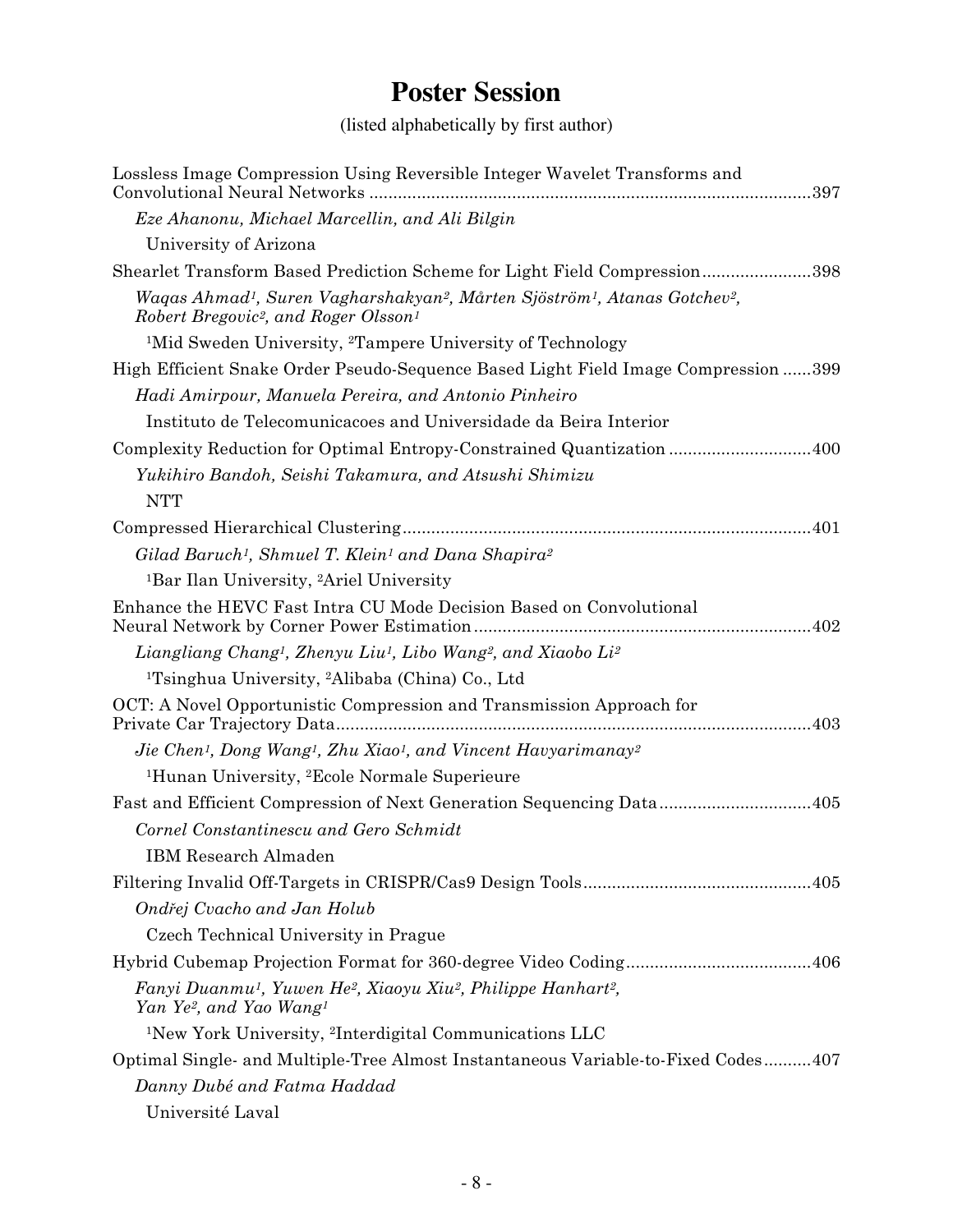| Rate-Distortion Performance of Sequential Massive Random Access to                                                                       |
|------------------------------------------------------------------------------------------------------------------------------------------|
| Elsa Dupraz <sup>1</sup> , Thomas Maugey <sup>2</sup> , Aline Roumy <sup>2</sup> , and Michel Kieffer <sup>3</sup>                       |
| <sup>1</sup> IMT Atlantique, <sup>2</sup> INRIA Rennes, <sup>3</sup> Univ Paris-Sud                                                      |
|                                                                                                                                          |
| Elsa Dupraz                                                                                                                              |
| <b>IMT</b> Atlantique                                                                                                                    |
|                                                                                                                                          |
| Isamu Furuya and Takuya Kida                                                                                                             |
| Hokkaido University                                                                                                                      |
| Improved Depth Compression by Depth Downsampling Guided by Color Super-Pixel                                                             |
| Mihail Georgiev and Atanas Gotchev                                                                                                       |
| Tampere University of Technology                                                                                                         |
| Efficient Processing of Top-K Vector-Raster Queries over Compressed Data412                                                              |
| Gilberto Gutiérrez, Susana Ladra, Juan R. López, José R. Paramá,<br>and Fernando Silva-Coira                                             |
| Universidade da Coruña                                                                                                                   |
| Low-Complexity Spatial Scalability Scheme Using HEVC for 4K and VR Videos413                                                             |
| Glenn Herrou <sup>1</sup> , Wassim Hamidouche <sup>2</sup> , and Luce Morin <sup>2</sup>                                                 |
| <sup>1</sup> IRT b-com, <sup>2</sup> IETR/INSA Rennes                                                                                    |
|                                                                                                                                          |
| Max Hopkins, Michael Mitzenmacher, and Sebastian Wagner-Carena                                                                           |
| Harvard University                                                                                                                       |
| Enhanced Intra Prediction with Recurrent Neural Network in Video Coding415                                                               |
| Yueyu Hu <sup>1</sup> , Wenhan Yang <sup>1</sup> , Sifeng Xia <sup>1</sup> , Wen-Huang Cheng <sup>2</sup> , and Jiaying Liu <sup>1</sup> |
| <sup>1</sup> Peking University, <sup>2</sup> Academia Sinica                                                                             |
| Lossless Dynamic Point Cloud Geometry Compression with Inter Compensation                                                                |
| Birendra Kathariya <sup>1</sup> , Li Li <sup>1</sup> , Zhu Li <sup>1</sup> , and Jose Alvarez <sup>2</sup>                               |
| <sup>1</sup> University of Missouri, <sup>2</sup> Futurewei Technologies, Inc.                                                           |
|                                                                                                                                          |
| Shmuel T. Klein <sup>1</sup> and Dana Shapira <sup>2</sup>                                                                               |
| <sup>1</sup> Bar Ilan University, <sup>2</sup> Ariel University                                                                          |
|                                                                                                                                          |
| Chiman Kwan <sup>1</sup> and Yvonne Luk <sup>2</sup>                                                                                     |
| <sup>1</sup> Signal Processing, Inc., <sup>2</sup> University of Maryland                                                                |
|                                                                                                                                          |
| Chiman Kwan <sup>1</sup> , Edward Shi <sup>2</sup> , and Yool-Bin Um <sup>2</sup>                                                        |
| <sup>1</sup> Signal Processing, Inc., <sup>2</sup> Applied Research LLC                                                                  |
| Objective Performance Evaluation of Several State-of-the-Art Audio Codecs420                                                             |
| Chiman Kwan <sup>1</sup> and Yvonne Luk <sup>2</sup>                                                                                     |
| <sup>1</sup> Signal Processing, Inc., <sup>2</sup> University of Maryland                                                                |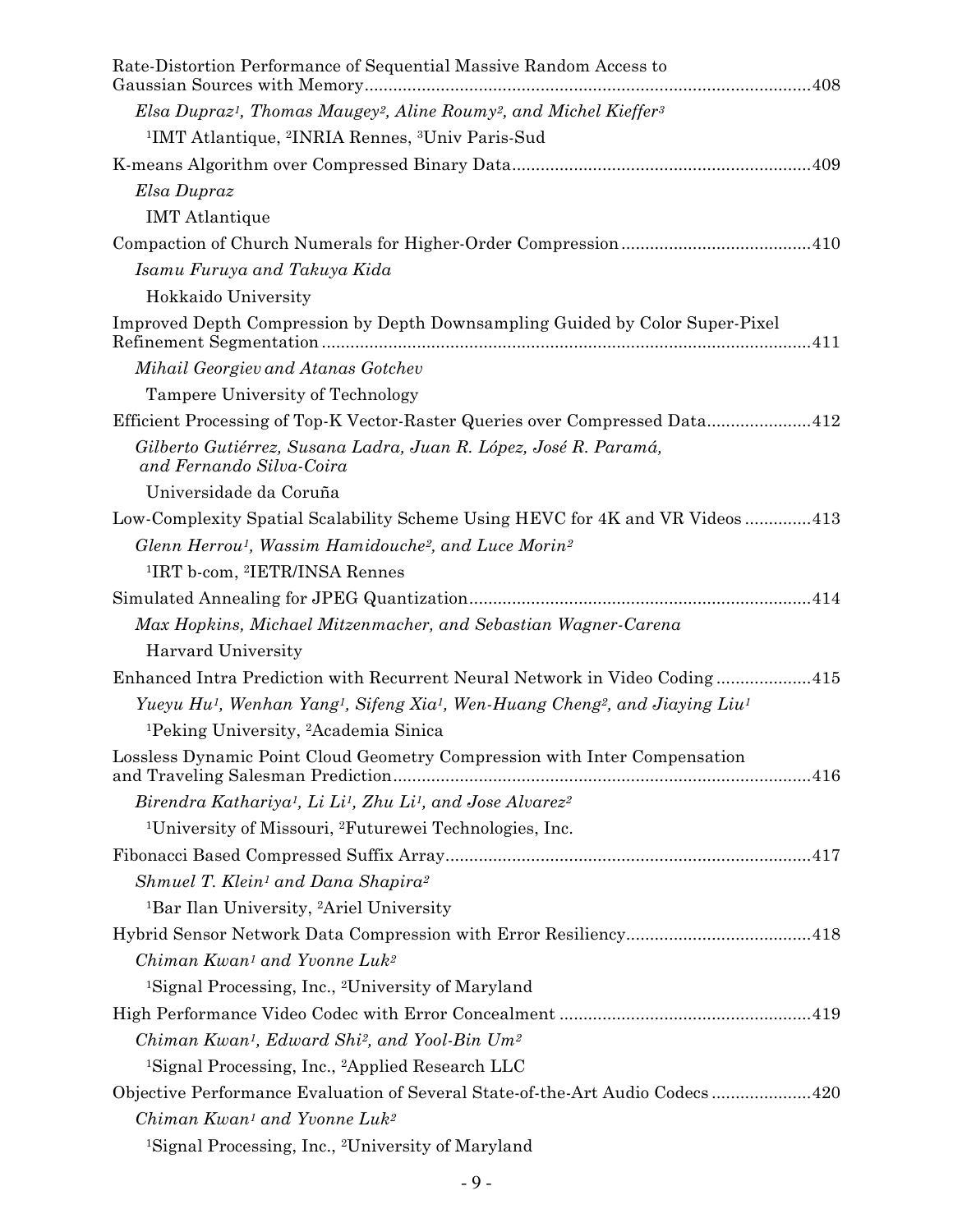| Rate-Distortion-Complexity Optimized Coding Scheme for Kvazaar HEVC                                                                                                                                                  |
|----------------------------------------------------------------------------------------------------------------------------------------------------------------------------------------------------------------------|
| Ari Lemmetti, Eemeli Kallio, Marko Viitanen, Jarno Vanne,<br>and Timo D. Hämäläinen                                                                                                                                  |
| Tampere University of Technology                                                                                                                                                                                     |
|                                                                                                                                                                                                                      |
| Haoran Li <sup>1</sup> , Wenpeng Ding <sup>1</sup> , Yunhui Shi <sup>1</sup> , and Wenbin Yin <sup>2</sup>                                                                                                           |
| <sup>1</sup> Beijing Key Laboratory of Multimedia and Intelligent Software Technology,<br><sup>2</sup> Harbin Institute of Technology                                                                                |
| Simplified Depth Intra Coding Based on Texture Feature and Spatial Correlation                                                                                                                                       |
| Tiansong Li, Li Yu, Shengwei Wang, and Hongkui Wango                                                                                                                                                                 |
| Huazhong University of Science and Technology                                                                                                                                                                        |
|                                                                                                                                                                                                                      |
| Zhize Li <sup>1</sup> , Jian Li <sup>1</sup> , and Hongwei Huo <sup>2</sup>                                                                                                                                          |
| <sup>1</sup> Tsinghua University, <sup>2</sup> Xidian University                                                                                                                                                     |
| Task-Based JPEG 2000 Image Compression: An Information-Theoretic Approach425                                                                                                                                         |
| Yuzhang Lin, Ashok Amit, Michael Marcellin, and Ali Bilgin                                                                                                                                                           |
| University of Arizona                                                                                                                                                                                                |
|                                                                                                                                                                                                                      |
| Feng Liu <sup>1</sup> , Yuzhang Lin <sup>2</sup> , Miguel Hernández-Cabronero <sup>2</sup> , Eze Ahanonu <sup>2</sup> ,<br>Michael W. Marcellin <sup>2</sup> , Amit Ashok <sup>2</sup> , and Ali Bilgin <sup>2</sup> |
| <sup>1</sup> Nankai University, <sup>2</sup> University of Arizona                                                                                                                                                   |
|                                                                                                                                                                                                                      |
| Krit Panusopone, Seungwook Hong, Yue Yu, and Limin Wang                                                                                                                                                              |
| <b>ARRIS</b>                                                                                                                                                                                                         |
| Fast and Robust Image Upsampling by Local Adaptive Gradient Field                                                                                                                                                    |
| Qiang Song <sup>1</sup> , Ruiqin Xiong <sup>1</sup> , Dong Liu <sup>2</sup> , Zhiwei Xiong <sup>2</sup> , Feng Wu <sup>2</sup> , and Wen Gao <sup>1</sup>                                                            |
| <sup>1</sup> Peking University, <sup>2</sup> University of Science and Technology of China                                                                                                                           |
| Integer Nesting/Splitting for Golomb-Rice Coding of Generalized Gaussian Sources429                                                                                                                                  |
| Ryosuke Sugiura, Yutaka Kamamoto, and Takehiro Moriya                                                                                                                                                                |
| Nippon Telegraph and Telephone Corp.                                                                                                                                                                                 |
|                                                                                                                                                                                                                      |
| Dan Tamir                                                                                                                                                                                                            |
| Texas State University                                                                                                                                                                                               |
|                                                                                                                                                                                                                      |
| Michal Vašinek and Jan Platoš                                                                                                                                                                                        |
| VŠB-TU Ostrava                                                                                                                                                                                                       |
| Detail-Aware Image Decomposition for an HEVC-Based Texture Synthesis                                                                                                                                                 |
| Bastian Wandt, Thorsten Laude, Bodo Rosenhahn, and Jörn Ostermann                                                                                                                                                    |
| Leibniz Universität Hannover                                                                                                                                                                                         |